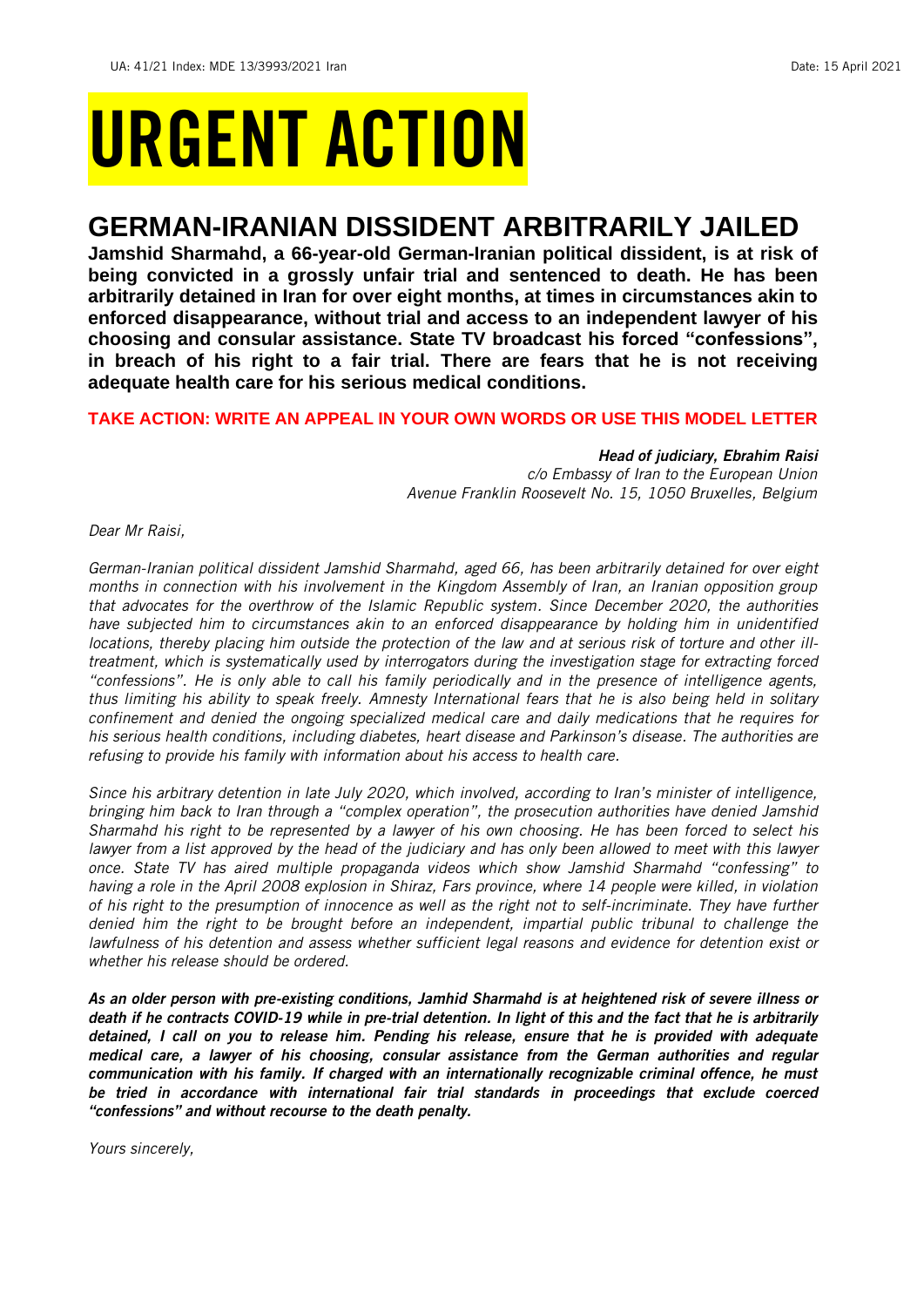## **ADDITIONAL INFORMATION**

Jamshid Sharmahd, a resident of the USA, was the spokesperson of the Kingdom Assembly of Iran (also known as *Anjoman-e Padeshahi-ye Iran*), an Iranian opposition group based in the USA that advocates for the overthrow of the Islamic Republic system, including through violence, and a return to a pre-Islamic Iran. He also created and managed the group's website, Tondar, and hosted its radio and video broadcasts. The website includes statements from the Kingdom Assembly of Iran claiming responsibility for explosions inside Iran. Jamshid Sharmahd's family has denied his involvement in the violent acts attributed to him by the authorities. Amnesty International is concerned that Jamshid Sharmahd is at risk of the death penalty as two men, Mohammad Reza Ali Zamani and Arash Rahmanipour, were executed in Iran in January 2010 after being convicted in grossly unfair trials of "enmity against God" (*moharebeh*) in relation to their real or perceived membership of the Kingdom Assembly of Iran.

On 1 August 2020, the ministry of intelligence announced in a statement that its secret agents, referred to as the "unknown soldiers of Imam Zaman" had arrested Jamshid Sharmahd following a "complex operation" without providing further details. The same day, Iran's minister of intelligence, Mahmoud Alavi, stated that Jamshid Sharmahd was "heavily supported by the intelligence services of the USA and Israel" and that he had been "led" into Iran though "complex operations" and taken into the custody of the ministry of intelligence. This was widely understood to have meant that he was abducted by Iran's intelligence agents from abroad – Jamshid Sharmahd had been in the UAE – and forcibly taken to Iran. Jamshid Sharmahd's forced "confessions" have been aired on Iranian state television on multiple occasions while he has been held in pre-trial detention. In one propaganda video, released on January 2021, his "confessions" are interspersed with clips of his broadcasts for the Kingdom Assembly of Iran, with him identified as the group's leader and a "terrorist". In an episode of the Iran-produced fictional television series Safe House, which was first aired in late December 2020, Jamshid Sharmahd was mentioned as belonging to the Kingdom Assembly of Iran, conducting "secret" work and having ties to the USA and Israel; in a 14 February 2021 media interview, Mahmoud Alavi said the ministry of intelligence helped produce this television series. In a late November 2020 telephone call, Jamshid Sharmahd told his family he was being held in Tehran's Evin prison; but in subsequent calls, he said he was no longer there, though was unable to say where he was being held. He also reported during a 23 March 2021 phone call that he had lost nearly 20kg in weight and that some of his teeth had been pulled while in detention without elaborating further.

Since 2019, Amnesty International has documented two other cases involving the abduction of dissidents based abroad by Iran's security and intelligence agents and their forcible return to Iran. Dissident journalist Rohoullah Zam, who had been granted asylum in France, was abducted during a visit to Iraq in October 2019 by the Revolutionary Guards, apparently with the assistance of Iraqi intelligence authorities, and forcibly returned to Iran. He was executed in December 2020 following a grossly unfair trial (for more information, see [https://www.amnesty.org/en/latest/news/2020/12/iran-execution-of-journalist-rouhollah-zam-a-deadly-blow-to](https://www.amnesty.org/en/latest/news/2020/12/iran-execution-of-journalist-rouhollah-zam-a-deadly-blow-to-freedom-of-expression/)[freedom-of-expression/\)](https://www.amnesty.org/en/latest/news/2020/12/iran-execution-of-journalist-rouhollah-zam-a-deadly-blow-to-freedom-of-expression/). Another example is of Iranian-Swedish national Habib Chaab, a political dissident from Iran's Ahwazi Arab minority, who disappeared shortly after arriving in Turkey on 9 October 2020. In late October 2020, Iranian state media announced his detention in Iran, and state media outlets broadcast his televised "confessions" of capital crimes which carry the death penalty.

While every government has a duty to bring to justice those responsible for violent criminal acts, anyone arrested or detained on a criminal charge, including those related to "terrorism", must be treated in full compliance with Iran's human rights obligations including rights to a fair trial. These include the rights to choose one's own lawyer; to access effective legal assistance from the time of arrest and throughout the pre-trial and trial proceedings; to be brought promptly before a judge; to challenge the lawfulness of detention before an independent, impartial tribunal; to be presumed innocent; to remain silent and not to be compelled incriminate oneself or to confess guilt; to obtain full access to relevant evidence; to not be detained on vague charges; to examine and cross-examine witnesses; to receive a fair, public hearing before a competent, independent and impartial tribunal; and to be provided with a public, reasoned judgement. Amnesty International has documented a pattern of systematic violations of the rights to a fair trial in Iran from the time of arrest and throughout the investigation, trial and appeal proceedings. Courts routinely ignore allegations of torture and other ill-treatment, without ordering an investigation, and rely on torture-tainted "confessions" to issue convictions and sentences, including in death penalty cases.

### **PREFERRED LANGUAGE TO ADDRESS TARGET:** Persian, English

You can also write in your own language.

#### **PLEASE TAKE ACTION AS SOON AS POSSIBLE UNTIL:** 10 June 2021

Please check with the Amnesty office in your country if you wish to send appeals after the deadline.

**NAME AND PREFFERED PRONOUN: Jamshid Sharmahd** (he/him)